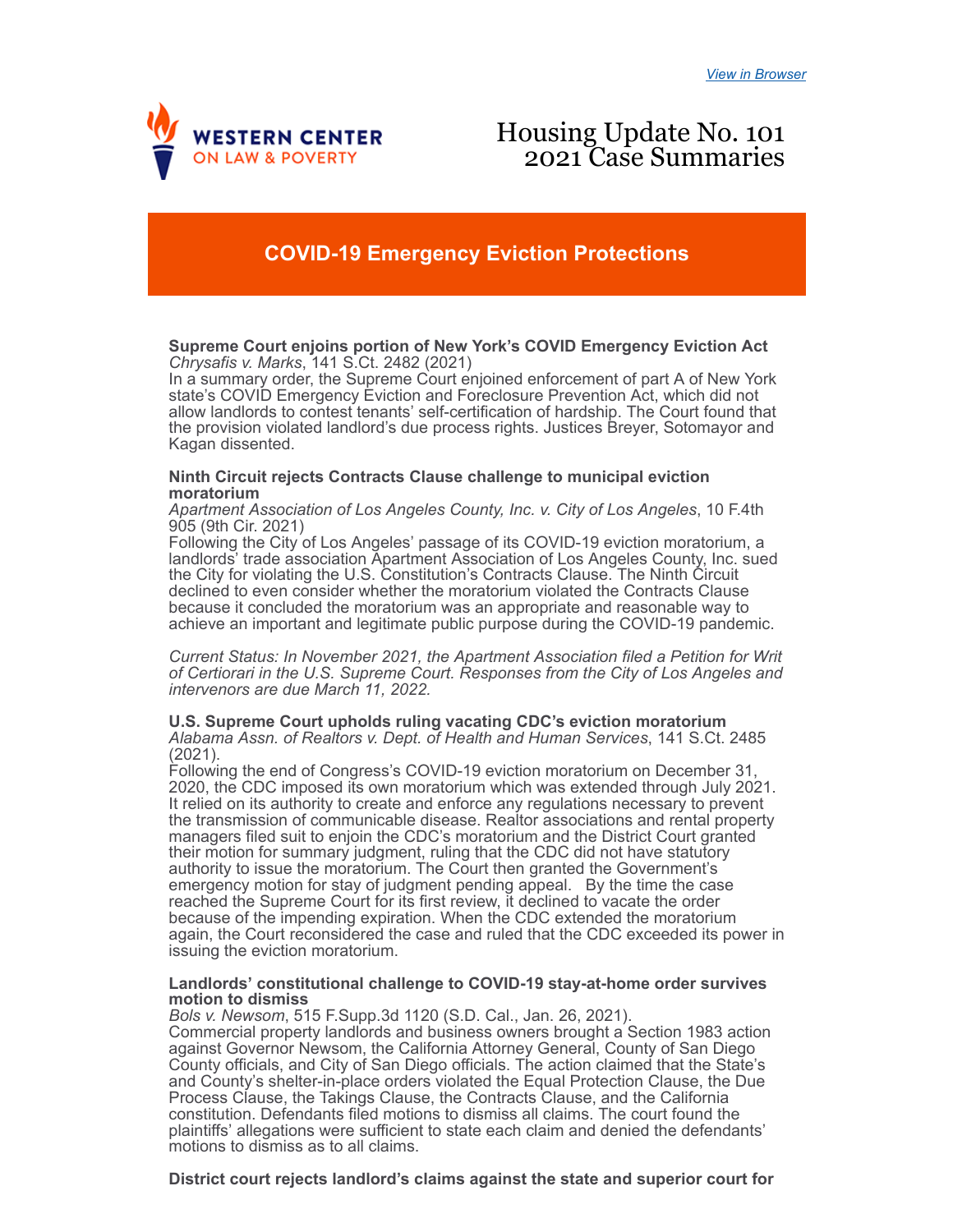**failing to efficiently process court documents during the pandemic** *Dawodu v. California*, 2021 WL 4816837 (C.D. Cal., Sept. 3, 2021). Plaintiff landlord owns several rental properties. After the COVID-19 pandemic necessitated temporary business closures, landlord alleged that because his tenants refused to pay the rent, he was incurring property expenses. His claims were based on the allegation that he could not timely evict his tenants because the courts were closed or operating at limited capacity. He sued the State, the County of Riverside, and the Superior Court of California pursuant to Section 1983 and included state law claims for intentional infliction of emotional distress and negligent interference with prospective economic relations. The court dismissed the 1983 claim against the State and the Superior Court, citing 11th Amendment sovereign immunity. It declined to exercise supplemental jurisdiction over the state law claims and dismissed the action with prejudice and without leave to amend.

#### **District court allows intervention by tenants' rights groups in challenge to eviction moratorium**

*GHP Management Corp. v. City of Los Angeles*, 339 F.R.D. 621 (C.D. Cal., Nov. 22, 2021).

Thirteen apartment building owners and their property managers sought declaratory judgment against the City of Los Angeles after it instituted its eviction protection ordinance at the beginning of the COVID-19 pandemic. Plaintiffs alleged the moratorium violated the Fifth Amendment's Takings Clause and the California Constitution's Takings Clause. Alliance for Community Empowerment, Strategic Actions for a Just Economy and Coalition for Economic Survival moved to intervene as defendants on behalf of the City's tenants. Landlords opposed the intervention, arguing that they were not seeking injunctive relief invalidating or enjoining enforcement of the ordinance to distinguish their case from the pending *AAGLA* lawsuit. They argued that declaratory judgment in their favor would only affect the small number of named Plaintiffs and would not implicate any significant interest of the proposed interveners. The court rejected landlords' argument, finding that a judgment would impact the interests of the City's tenants and the interveners were adequate representatives of these interests.

#### **Southern District Court denies motion to enjoin enforcement of San Diego eviction moratorium**

*Southern California Rental Housing Association v. County of San Diego, 2*021 WL 3171919 (S.D. Cal., July 26, 2021)

Landlord association SCRHA filed suit challenging San Diego county's short-term eviction moratorium ordinance which went into effect on June 3, 2021 and would end 60 days after the Governor lifts all COVID-19 related stay-at-home and work-at-home orders. During the pendency of the action, these orders were lifted, so that the Ordinance would ultimately expire on August 10, 2021. The lawsuit alleged that the San Diego ordinance violates the Contracts Clause and the Takings Clause of the United States Constitution and that it also violated the California Constitution because the San Diego Board of Supervisors did not have the authority to impose an ordinance that extended to incorporated areas of the County. The court denied SCRHA's motion, holding that Plaintiffs were unlikely to succeed on the merits because the ordinance did not constitute a violation of the Contracts or Takings Clause nor did it violate the California Constitution. The court further held that Plaintiffs failed to show that its members would suffer irreparable harm and that the public interest in keeping San Diego residents sheltered in their homes to slow down the spread of COVID-19 weighed against enjoining the ordinance.

*Current Status: Plaintiffs appealed the denial of injunctive relief to the Ninth Circuit Court of Appeals, even though the ordinance has since expired. Oral arguments in the appeal were heard on February 9, 2022, and submission of the case is deferred pending the en banc decision in Brach v. Newsom, 18 F.4th 1031 (in relation to issue of mootness).*

## **Landlord-Tenant**

**LA Appellate Division holds landlord's failure to register unit provides complete UD defense**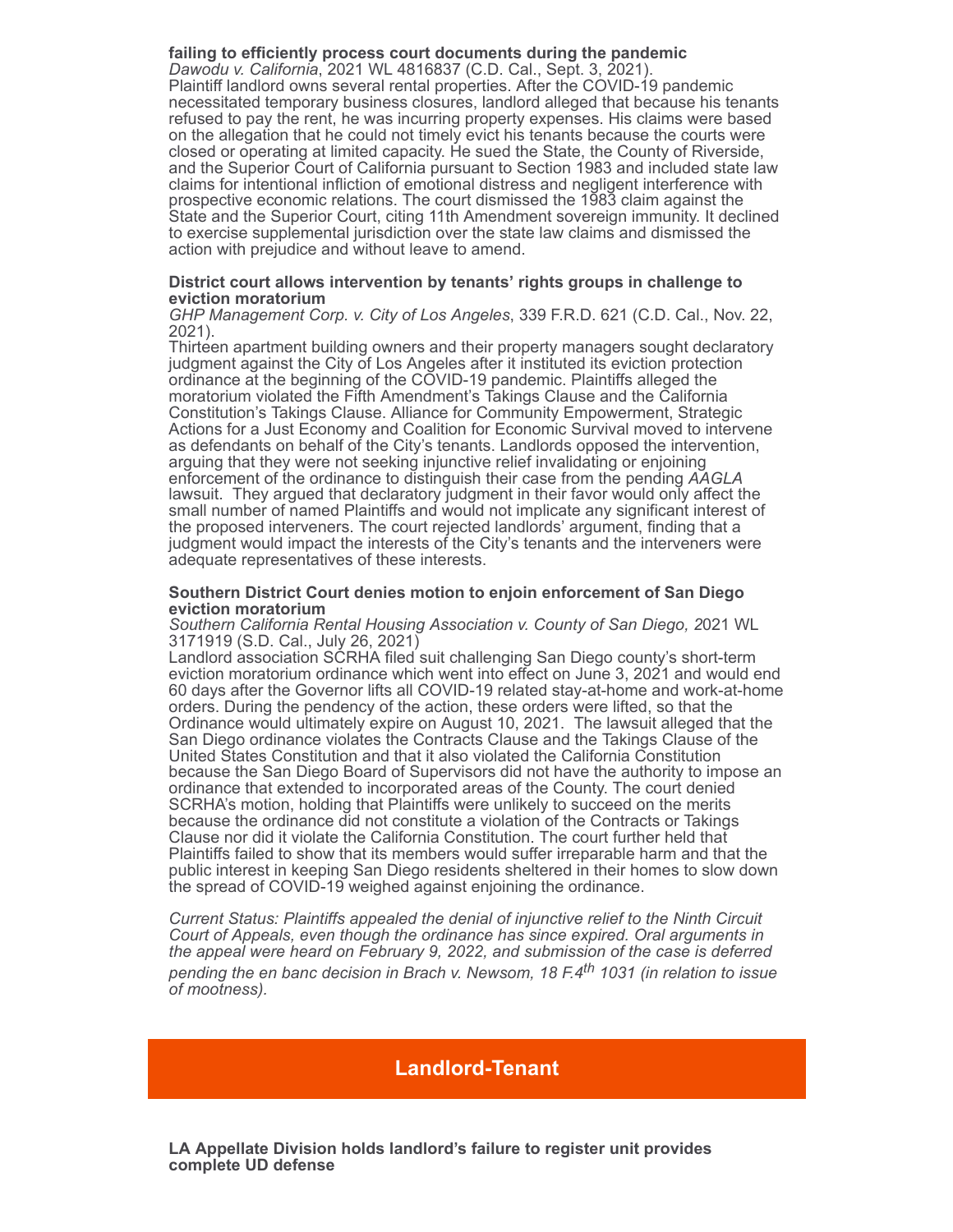## *Yanez v. Vasquez,* 65 Cal.App.5th Supp. 1 (2021)

Landlord rented a converted garage to tenant, and then filed an unlawful detainer based on allegations that tenant did not allow access to the property. Tenant filed a motion for summary judgment, arguing that the unit was illegal under LA's rental ordinance, and landlord's failure to register the unit rendered the lease unlawful and unenforceable against the tenant. The trial court granted the motion and landlord appealed. After finding that landlord had waived the issue of untimely service of the motion, the Appellate Division found that landlord's failure to obtain and serve a registration statement for the property was a complete defense, regardless of the fact that the complaint did not demand rent. Congratulations to Kaimi and ICLC team on this win.

#### **Class action challenging unlawful late penalties survives motion to dismiss** *Zeff v. Greystar,* 2021 WL 632614 (N.D. Cal., Feb. 18, 2021)

Greystar is a huge landlord that owns 79 large complex in the Bay Area alone. Greystar requires tenants to pay utilities through its online platform, adds on an administrative fee for the utilities, and then classifies both payments as "rent." It then charges a \$100 fee for any late "rent." Greystar also fails to comply with security deposit rules. The federal district court found that as property manager and agent of the landlord, Greystar could be held liable as an agent under the UCL. The court rejected Greystar's other arguments; tenants' class claims based on Civil Code sections 1671 and 1950.5 will proceed.

## **Court of Appeal grants class cert to tenants challenging habitability, security deposits**

*Peviani v. Arbors at California Oaks Property Owner,* LLC 62 Cal.App.5th 874 (2021), *reh'g denied* (Apr. 29, 2021), *review denied* (July 14, 2021)

Reversing the trial court, the Court of Appeal found that tenants qualified for class certification to pursue their claims on a variety of issues including landlord's failure to return security deposits, failure to maintain common areas in a habitable condition, and false advertising.

#### **Court of Appeal affirms 2.7 million dollar award in wrongful eviction suit** *Duncan v. Kihagi*, 68 Cal.App.5th 519 (2021).

Tenants sued landlords for violations of San Francisco's rent stabilization ordinance based on landlords reducing services and initiating fraudulent owner move in eviction. The jury awarded tenants \$3.5 million, and the court reduced it to \$2.7 million. The Court of Appeal found that the court did not abuse its discretion in admitting evidence of the landlords' conduct at other properties and that there was substantial evidence to support the jury's verdicts. It also affirmed the reduced amount of 2.7 million dollars, holding that the trial court did not abuse its discretion. Thank you to the Center for Consumer Law & Economic Justice for requesting publication of this decision!

## **SD Appellate Division reverses eviction judgment based on fatally defective 60-Day Notice**

*Esa Management, LLC v. Jacob*, 63 Cal.App.5th Supp. 1 (2021). Plaintiff Esa Management served a sixty-day notice of termination on tenant. The notice stated "nonpayment of rent" as the reason for the termination but did not include the amount of rent owed or any information to allow tenant to cure the default in his obligation to pay rent. Plaintiff filed an unlawful detainer and the trial court found in the landlord's favor. The Appellate Division reversed. The notice of termination was fatally defective because it failed to state the amount of rent owed and how to pay the rent demanded as required by C.C.P. Section 1161(2). The Court reasoned that it did not matter that the notice complied with Civil Code Section 1946.1 because the notice was for non-payment of rent, albeit one with a longer notice period, and thus compliance with C.C.P Section 1161 is mandatory. The Court further held that although tenant failed to raise the defective notice as a defense, the notice provisions of Section 1161 are not waivable.

## **LA Appellate Division rejects narrow application of affirmative defense based on domestic violence**

*Elmassian v. Flores*, 69 Cal.App.5th Supp. 1 (2021).

Tenant raised affirmative defense that landlord based unlawful detainer on domestic violence acts against her. At trial, another resident testified to seeing repeated acts of domestic violence against the tenant in the hallways and hearing violence from the tenant's apartment. The trial court still granted a directed verdict against the tenant on the domestic violence defense. The Appellate Division reversed, finding a tenant may assert the domestic violence defense even when the action is also based on other grounds. In this case, there was substantial evidence presented supporting the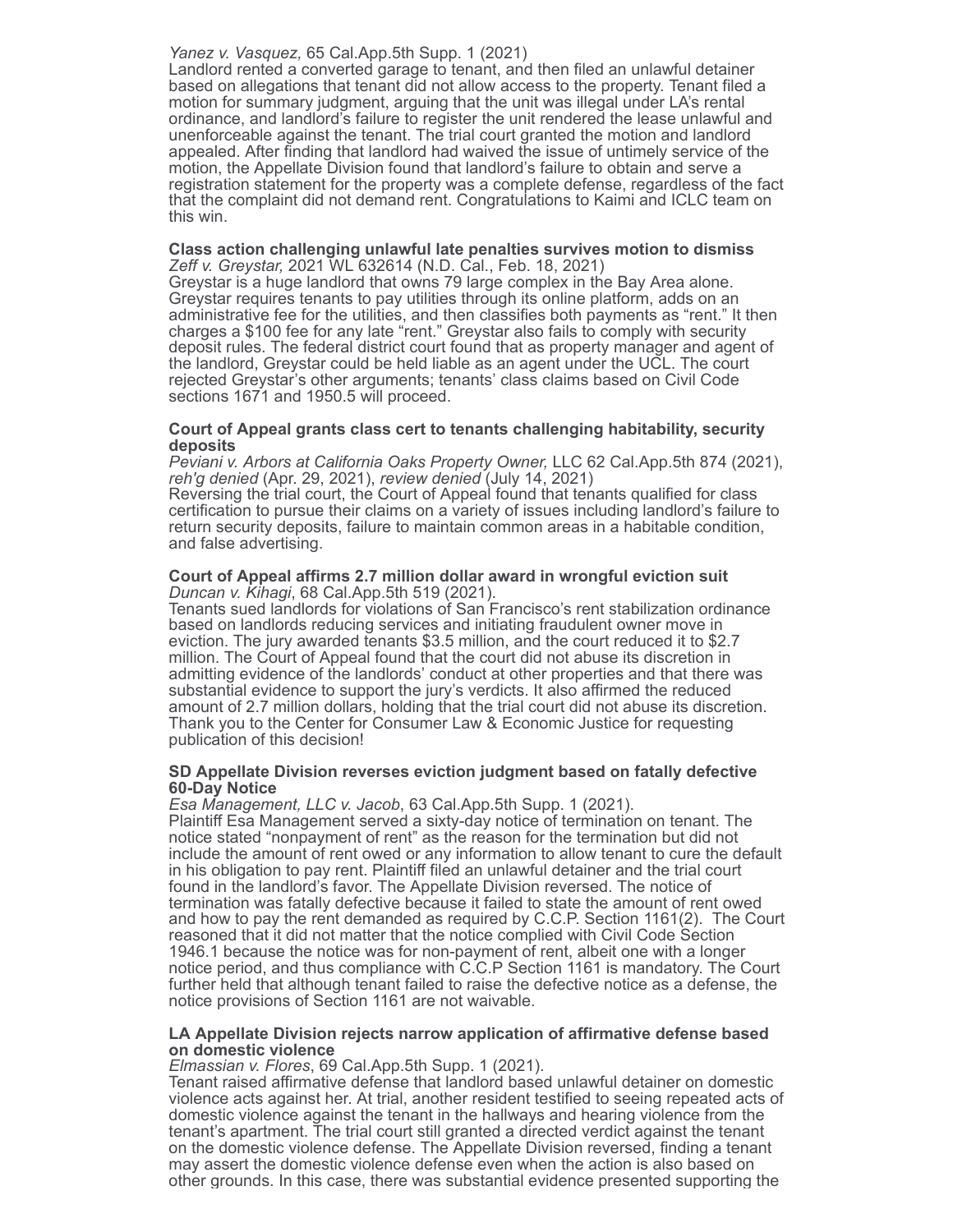g particularly and the property of the property of the property of the property of the property of the property of the property of the property of the property of the property of the property of the property of the propert defense and the trial court erred by not allowing the jury to consider it. The Appellate Division also determined that C.C.P. § 1161.3's written report requirements are satisfied even when the report does not identify the domestic violence perpetrator, the relationship between victim and perpetrator, and only documents one instance of domestic violence. Congratulations to the tenants' attorneys: Taylor Campion and Jennafer Wagner at FVAP, Eric Post and Danny Sandoval at BASTA, and pro bono counsel at Jones Day.

#### **Second Appellate District finds small verdict does not entitle tenant to "prevailing party" benefits**

*Harris v. Rojas*, 66 Cal.App.5th 817 (2021)

Harris leased commercial space from Rojas. The lease contained a provision making the defaulting or breaching party liable for attorneys' fees and costs. In 2017, Harris sued Rojas for breach of contract, among other tort claims, and Rojas countersued. While the breach of contract case was pending, Rojas filed an unlawful detainer case against Harris for nonpayment. Harris did not appear and judgment for possession and \$13,014.66 was entered. Neither party noticed the two related cases, so both were adjudicated in separate courts with separate records. The jury in Harris's civil suit awarded him a gross judgment \$6,450 out of his request for \$200,000, but also awarded Rojas \$6,450 on a negligence claim. Harris then moved for attorneys' fees, which the trial court denied based on its finding that there was no prevailing party. On appeal, the Second District affirmed, reasoning that the award in comparison to the amount requested by Harris was too small to consider him a prevailing party and that in taking both the civil suit and unlawful detainer together, Harris could not be considered a prevailing party since Rojas was the "net winner."

## **Landlord's attorney cannot be held liable for fraudulently obtained judgment under consumer protection laws, district court holds**

*Montijo v. Hrdlicka*, 2021 WL 3857643 (E.D. Cal., Aug. 30, 2021) Plaintiff tenants, the Montijos, were evicted through an unlawful detainer action in which the court, after a trial, awarded the landlord the right of possession but not monetary damages. The Montijos vacated and struggled to find a new apartment. They were shocked when a potential landlord informed them their credit history reflected a money judgment against them by a previous landlord. They later learned their former landlord's attorney, Defendant Hrdlicka, appeared in court without notice to "prove-up" default judgments in several cases, including the Montijos' case. The Montijos sued Hrdlicka, alleging he violated the federal Fair Debt Collection Practices Act and California's Unfair Competition Law by wrongfully entering default judgment against them. Hrdlicka moved to dismiss the complaint. The court granted Hrdlicka's motion to dismiss without leave to amend. The court based its decision on the fact the unlawful detainer court did not award monetary damages, and it found that Hrdlicka's attempt to collect holdover damages and attorneys' fees through a default judgment did not constitute a "debt" under the federal Fair Debt Collection Practices act and California's Unfair Competition Law.

## **Motions to quash limited by California Supreme Court**

*Stancil v. Superior Court*, 11 Cal.5th 381 (2021).

Docktown Marina tenant filed a motion to quash based on landlord's failure to include a specific superior court branch on the unlawful detainer summons. Tenant filed a writ challenging the trial court's denial of the motion and ultimately brought the issue to the California Supreme Court. The Court affirmed the denial of the tenant's writ, holding that "no defendant may use a motion to quash service of summons as a means of disputing the merits of the unlawful detainer complaint's allegations or argue the plaintiff failed to comply with the pleadings requirements....in section 1166." However the Court declined to adopt the landlords' argument that motions to quash could never be used in unlawful detainer cases, and confirmed that tenants have the right to quash service of the special 5-day summons where the accompanying complaint fails to state a cause of action in unlawful detainer. The decision also contains helpful language on basic unlawful detainer principles including that unlawful detainers "are limited in scope and demand strict adherence to the statute's procedural requirements."

## **Appellate Division finds residential landlords need not accept rent from subtenants where original tenant defaulted**

## *Lara v. Menchini*, 285 Cal.App.5th Supp. 1 (2021)

Mr. Menchini sub-leased his unit to two roommates after moving in. Mr. Menchini typically collected rent from each roommate and paid the rent in one check. When Mr. Menchini fell behind, landlord issued a nonpayment notice to Mr. Menchini only and would not accept rent directly from the subtenants. The trial court held, and the San Francisco Superior Court Appellate Division affirmed, that a landlord is not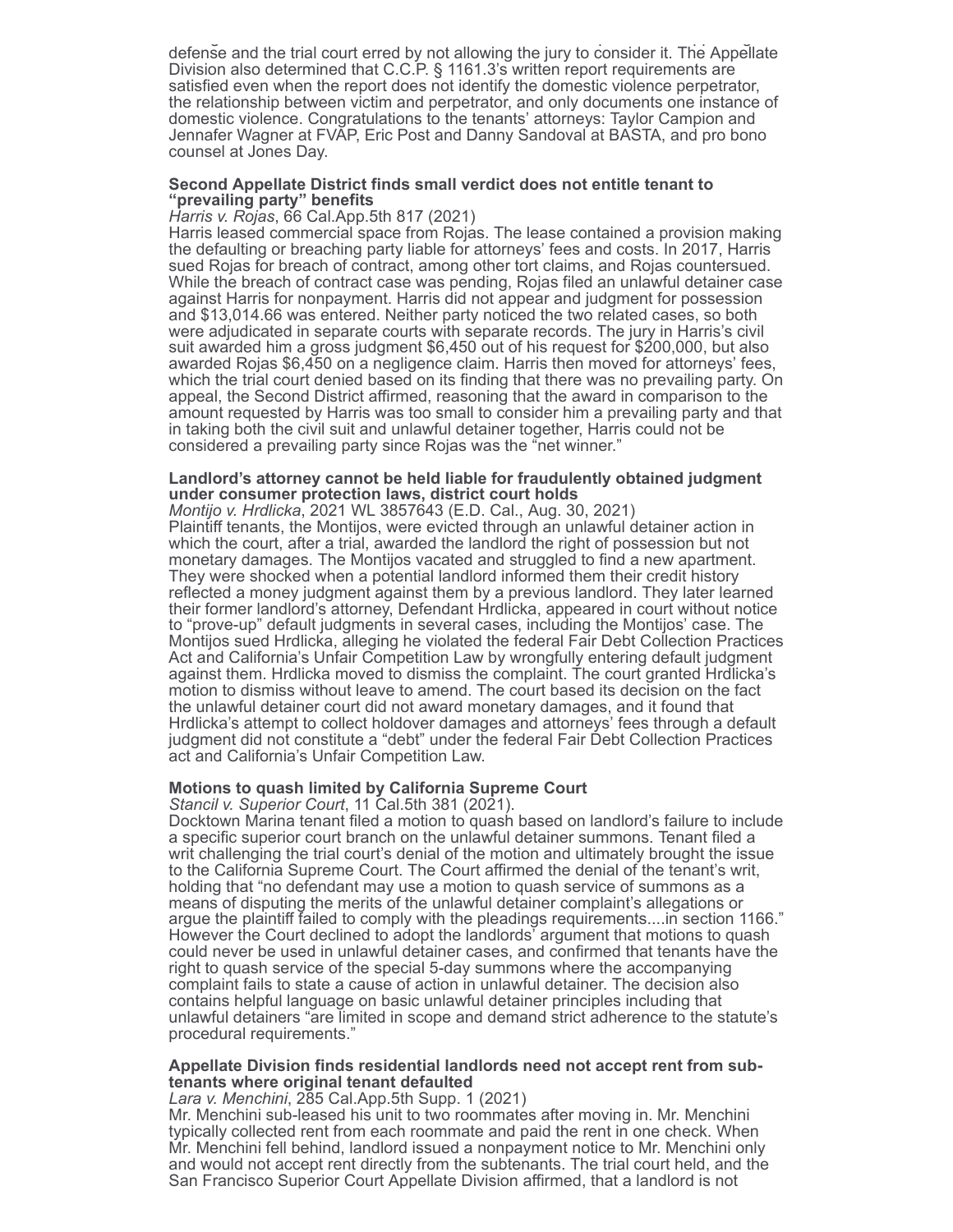p pp required to permit sub-tenants to cure the original tenant's default and that rentcontrolled apartments cannot pass between friends.

#### **Court of Appeal holds landlord's successor may enforce notice of termination** *Lee v. Kotyluk*, 59 Cal.App.5th 719 (2021).

Landlords filed an unlawful detainer action against their commercial tenant based on an eviction notice issued by the prior owner. The tenant moved for judgment on the pleadings, arguing the notice to quit was defective because the current owner had not served it. The trial court agreed but the Court of Appeal reversed. Relying on the statutory language, the Court found a notice need not identify the party to whom the tenant must return the property. It also found the notice was not defective on its face simply because it was served by the owner's predecessor in interest.

#### **Court of Appeal affirms trial court's post-dismissal set aside of discovery sanctions**

*Manhan v. Gallagher*, 62 Cal.App.5th 504 (2021).

Plaintiffs won a discovery sanctions motion, and then dismissed the case. Then defendants successfully had the sanctions order set aside. Plaintiffs appealed and lost. Lesson: don't dismiss your case until you get paid the sanctions you win. Also a reminder: just as attorneys who provide free representation can (and should) be awarded attorneys' fees, so can our clients be awarded sanctions. *Do v. Superior Ct*., 109 Cal. App. 4th 1210, 1212 (2003).

#### **Second Appellate District voids default judgment against tenant who never received notice of action**

*Kremerman v. White*, 71 Cal.App.5th 358 (2021).

The Court of Appeal reversed the trial court, holding that a default judgment entered after landlord served the tenant via substituted service was void. The Court held that landlord's service was defective and the trial court's denial of the tenant's motion to vacate the \$71,000 judgment was abuse of discretion.

#### **Court of Appeal allows trustee landlord to evict using family move-in provision of SF rent ordinance**

*Boshernitsan v. Bach*, 61 Cal.App.5th 883 (2021).

Landlord held title to a duplex in a living trust and sought to evict the tenant unit under a provision of San Francisco's rental ordinance that allows owners to move in close family members. Tenant argued that the ordinance defines "landlord" as a natural living person, and the property owner was a living trust, not a natural human being. The trial court agreed but the Court of Appeal reversed, finding that allowing the trustee to qualify as a "landlord" under the ordinance was consistent with its intent.

## **Fair Housing**

## **Ninth Circuit blocks Oakland's effort to hold bank accountable for economic harms stemming from discriminatory lending**

*City of Oakland v. Wells Fargo & Company,*14 F.4th 1030 (9th Cir. 2021) The City of Oakland sued Wells Fargo for harms associated with predatory and discriminatory lending that resulted in foreclosures and caused economic harms to the city. In an *en banc* decision on an interlocutory appeal, the Ninth Circuit adopted a narrow view of the Fair Housing Act's reach and found that the city's injuries to its tax base and increased expenditures were not proximately caused by Wells Fargo's discriminatory practices.

#### **Ninth Circuit affirms judgment in favor of the City of Costa Mesa in disability discrimination lawsuit**

*Yellowstone Womens First Step House, Inc. v. City of Costa Mesa, 2021 WL 4077001* (9th Cir., Sept. 8, 2021, No. 19-56410), see also 2019 WL 6998664 (judgment in favor of City of Costa Mesa)

Plaintiff filed suit against the City of Cosa Mesa alleging a pattern and practice of discrimination on the basis of disability under the Fair Housing Act, the Americans with Disabilities Act, California's Fair Employment and Housing Act, and California Government Code §§ 11135 and 65008. Since approximately 1997, Plaintiff operated two sober-living transitional housing residences located in residential districts zoned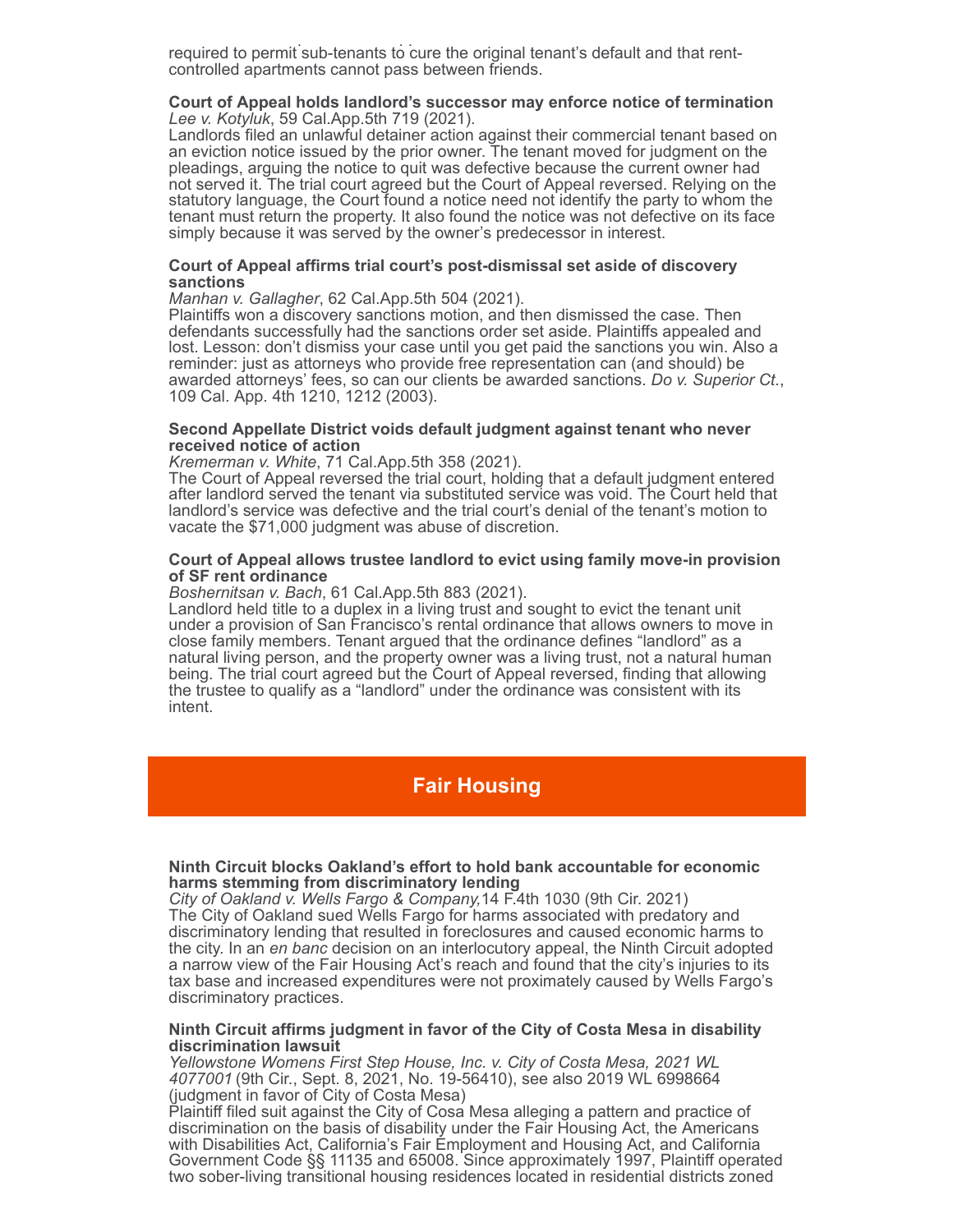for single-family homes. The residents of the transitional housing facilities are individuals in recovery for alcohol and substance abuse and most were participants in Specialized Treatment for Optimized Programming (STOP), a program administered by the Dept. Of Corrections and Rehabilitation to transition parolees back into the community. In 2013, the City enacted Ordinance No. 14-13, creating a procedure for reasonable accommodation for the operation of group homes (defined as a facility being used as a supportive living environment for persons who are considered handicapped under state or federal law) in single-family residential neighborhoods. The Ordinance required operators of group homes to apply for a special use permit to allow an exception to single-family residential zoning laws. Plaintiff argued that they were exempt from the ordinance as a "single housekeeping unit," and that the City of Costa Mesa had enacted other ordinances criminalizing Plaintiff's operation of its two residences and was thus discriminating on the basis of the presence of disabled individuals in the two homes. The Central District Court found that while the residents of the homes are persons with disabilities, that Plaintiff's evidence was not sufficient to meet its burden of showing that the City prohibited the operation of the two homes or discriminated against Plaintiffs in the administration of its ordinance because of the disability of Plaintiff owners or intended occupants. Judgment was entered in favor of the City and Plaintiff appealed to the Ninth Circuit Court of Appeals which affirmed the Central District's judgment.

#### **Complaint for de facto termination of housing assistance survives motion to dismiss**

*Manzo v. Anaheim Housing Authority*, 2021 WL 4805456 (C.D. Cal., June 3, 2021). Section 8 voucher tenant requested that her abusive husband be removed from her household and notified the Housing Authority of the change and decreased income. A few months later, the housing authority notified the tenant that her family was "overhoused" and only qualified for a one-bedroom unit, forcing her to move. The Housing Authority subsequently terminated tenant's voucher without a hearing. The tenant sued and the District Court denied the Housing Authority's motion as to all claims. Among other things, the court held that the tenant could base her Section 1983 claims on the federal Housing Act and that the tenant properly stated claims against the Housing Authority itself, not just its employees. Congratulations to Ugochi Anaebere-Nicholson of Public Law Center and pro bono counsel at O'Melveny and Myers on this victory.

#### **Ninth Circuit Appeal pending in emotional support animal case**

*McClendon v. Bresler*, 2021 WL 3017511 (C.D. Cal., Apr. 20, 2021) *appeal filed* . McClendon v. Bresler (C.D. Cal., Oct. 21, 2021, No. 220CV07758RGKGJS) 2021 WL 6424918, at \*1

Person with disability and two friends applied to rent home despite advertisement stating no dogs. In response to the application, which included a disclosure that the household included a "registered support animal" the landlord states that "My policy has been not to accept dogs, even if service dogs." Tenant did not otherwise disclose her disability. Landlord declined the application and tenant sued, alleging fair housing violations. The court granted summary judgment against the tenant on her reasonable accommodation claim, finding that she did not demonstrate landlord's knowledge of her disability. The court found that a material issue of fact exists as to whether landlord's statements constituted an impermissible preference. Tenant has filed an appeal in the Ninth Circuit.

## **District Court rejects landlord's motion to dismiss Black tenants' discrimination claims**

*Williams v. Camden USA Inc.,* (S.D. Cal., Feb. 26, 2020, No. 319CV00691AJBAHG) 2020 WL 953285

Tenant and her daughter filed this fair housing case against their landlord based on the property manager's discriminatory conduct. After the court granted leave to amend the complaint after a prior motion to dismiss, tenant added more detail about the property manager's conduct, which included making comments about the tenant's name, telling the tenant that the complex was not "the ghetto" after towing her car, and ultimately issuing a 60 day notice after tenant complained. The court found that while individual incidents would not demonstrate discriminatory animus, taken together, the property manager's conduct and the landlord's issuance of the 60 notice.

## **Ninth Circuit adopts narrow interpretation of Fair Housing Act obligations to only protect people who pay rent for housing**

*Salisbury v. City of Santa Monica* (9th Cir. 2021) 998 F.3d 852, *cert. denied* (2022) 142 S.Ct. 771

Mr. Salisbury lived with his father in a mobilehome park that was acquired by the City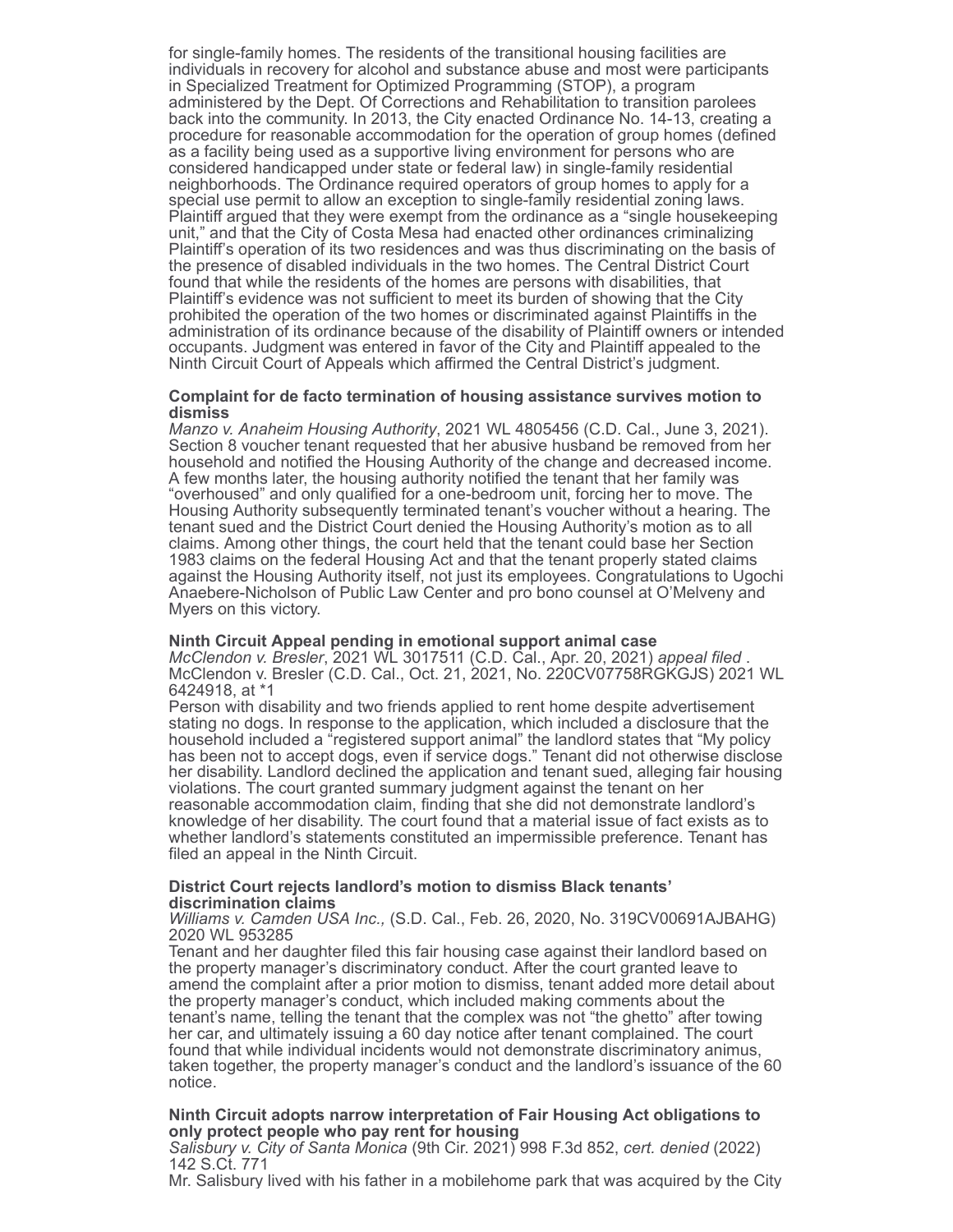of Santa Monica. Despite living in the home for his entire life beginning when he was a teenager, he was never added to the lease. He acquired title to the mobilehome park and remained in the park after his father died. He filed a lawsuit in state court asserting his tenancy rights but lost because he had not followed procedural requirements. When the park refused to grant him a reasonable accommodation to park his vehicle next to his home, he sued in federal court for Fair Housing Act violations. The Ninth Circuit affirmed the district court's decision granting summary judgment to the City, finding that the City did not have to accommodate the disability of a person who did not "enter into a lease or pay rent." The court held that the Fair Housing Act only applies to rentals where the tenancy is supported by adequate consideration. Reader please note that, state law, the Fair Employment and Housing Act explicitly protects a much broader class of people than those who pay rent for housing.

y p q y y

#### **Ninth Circuit rejects fair housing claims against municipal utility**  *Southwest Fair Housing Council, Inc. v. Maricopa Domestic Water Improvement District* (9th Cir. 2021) 17 F.4th 950

Public housing residents and a fair housing organization challenged a municipal corporation's imposition of a special fee on public housing tenants, arguing that the fee had a disparate impact because the public housing residents are disproportionately, Black, Native American, and single mothers. After finding that tenants met their prima facie burden, the Court found no liability under the Fair Housing Act because the corporation established a legitimate business interest and tenants failed to provide evidence of an equally effective, less discriminatory alternative. The Court was persuaded by the corporation's showing that the County refused to pay off delinquent bills of public housing tenants.

## **District Court denies landlord summary judgment in fair housing case, finding no collateral estoppel based on unlawful detainer judgment**

*Pardo-Pena v. Spector* (C.D. Cal., Nov. 3, 2021, No. 2:20-CV-03562-MAA) 2021 WL 6496732

Defendant landlord sought summary judgment of plaintiff tenant's claims for fair housing violations based on sexual harassment. Landlord argued that unlawful detainer judgment and civil harassment orders required judgment based on res judicata, collateral estoppel, and the *Rooker-Feldman* doctrine, which bars subject matter jurisdiction where a case is essentially an appeal of a state court decision. The Court rejected all of these arguments, finding that the tenant's fair housing claims had not been fully adjudicated in the prior actions, and that Plaintiff was not seeking to reserve the state court's decision in the unlawful detainer.

#### **Ninth Circuit reverses summary judgment and fee order; finding that tenant raised material issues of fact and that landlord was not entitled to fees** *Green v. Mercy Housing, Inc.,* 851 Fed.Appx. 16 (9th Cir. 2021); *Green v. Mercy Housing, Inc.*, 991 F.3d 1056 (9th Cir. 2021).

In a pair of decisions issued in a fair housing case, the Ninth Circuit reversed the trial court's entry of summary judgment, finding that material issues of fact remained for the tenant's reasonable accommodation and race-based discrimination claims, and reversed the trial court's order granting the landlord fees. On the fee issue, the Ninth Circuit held that plaintiffs bringing Fair Housing Act claims may only be assessed attorneys' fees and costs where the court determines that the claims were "frivolous, unreasonable, or groundless."

#### **Ninth Circuit rejects disability accommodation claim where landlord refused to extend time to vacate**

*Howard v. HMK Holdings, LLC*, 988 F.3d 1185 (9th Cir. 2021).

Landlord HMK Holdings gave its tenants, the Howards, sixty days' notice to quit. Ms. Howard sought an extension to vacate the premises, citing her husband's disability. HMK granted the first extension and explained it intended to give only one extension. As the deadline to vacate drew closer, Ms. Howard sought another extension. HMK declined the second extension, and the Howards sued for failure to accommodate under the FHAA. The trial court found, and the Ninth Circuit affirmed, HMK did not have a duty to accommodate the Howards' request after it terminated their lease because the extensions were not necessary to preserve Mr. Howards' health. They reasoned the Howards could have temporarily relocated within their locality without issue. They also held that failure to engage in the interactive process to accommodate tenants with disabilities is not a stand alone cause of action under the federal Fair Housing Act. Advocates note: state law, the Fair Employment and Housing Act, is more protective than federal law on this issue.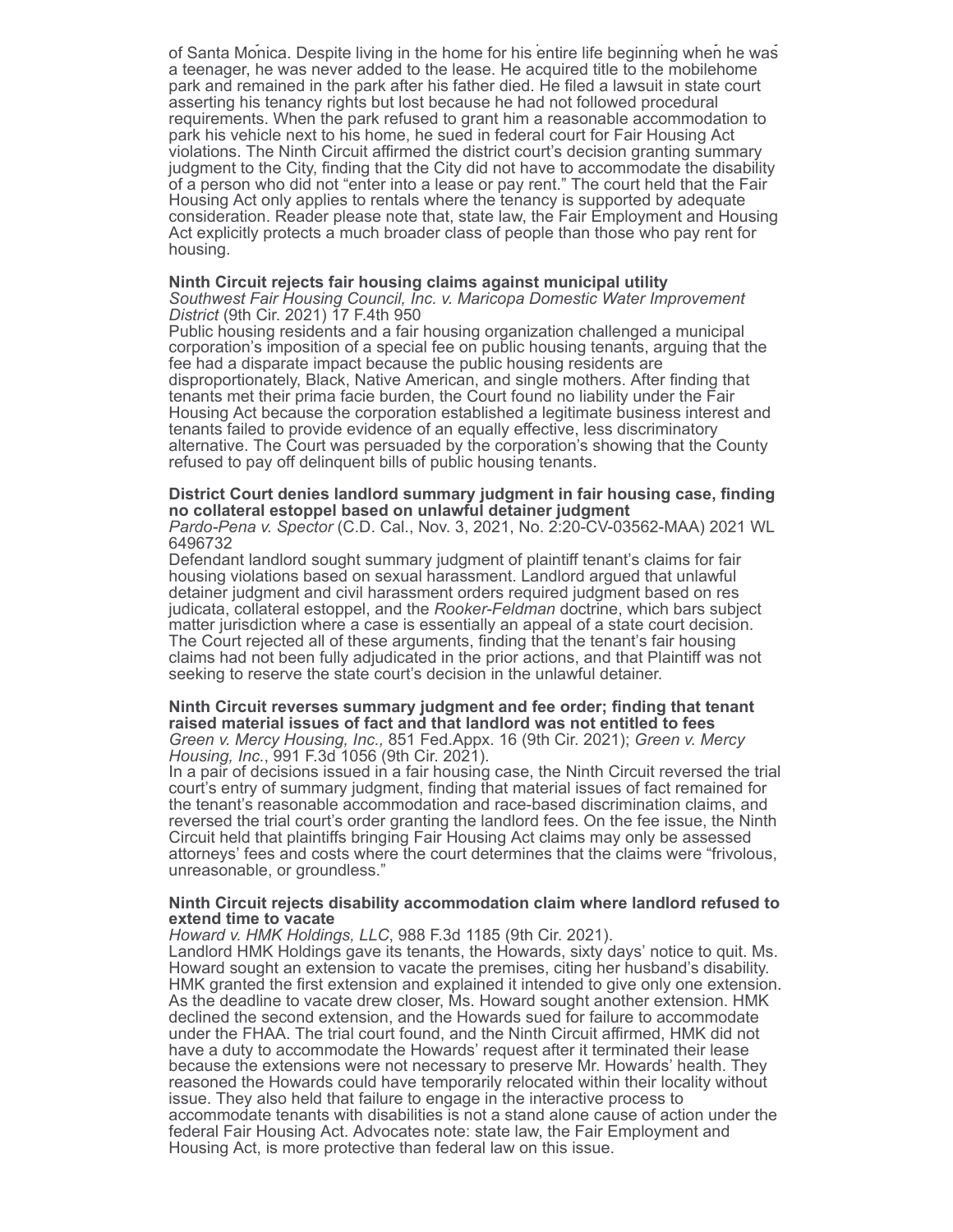#### **SCOTUS makes it a little bit easier for landlords to complain about tenant protection laws**

*Pakdel v. City and County of San Francisco, California,* 141 S.Ct. 2226 (2021) SCOTUS held that exhaustion of state remedies is not a prerequisite to a 1983 action and that it was sufficiently final for the City of San Francisco's Department of Public Works to reject property owner's request for exemption before they filed a suit alleging unconstitutional takings. Reversing the Ninth Circuit, the Court held that owners were not required to comply with the agency's administrative procedures before seeking relief in court after they unsuccessfully sought to avoid the City's condo conversion ordinance, which required them to offer their tenant a lifetime lease.

#### **Ninth Circuit affirms dismissal of constitutional challenge to rent stabilization ordinance**

*Hotop v. City of San Jose*, 982 F.3d 710 (9th Cir. 2020).

A number of individual apartment owners challenged the City of San Jose's rent stabilization ordinance, which requires them to register rent-stabilized units with the city and provide the names of current tenants, rental rate, and related information. The landlords alleged the registration requirement constituted an unreasonable government search, an illegal taking, and violated their Equal Protection and Due Process rights. The district court found and the Ninth Circuit affirmed that the plaintiffs failed to adequately state a claim as to all counts. Law Foundation of Silicon Valley and Sacred Heart Community Service filed an amicus in support of the City.

## **District court rejects challenge to rent control ordinance as an unconstitutional taking**

*Kagan v. Los Angeles*, 2021 WL 958571 (C.D. Cal. Feb. 11, 2021). Landlord who sought to evict a long term tenant with a disability sued the City of Los Angeles, alleging the City's enforcement of LA's rent control ordinance constituted a taking in violation of the Fifth Amendment and a violation of substantive and procedural due process. The Court granted the City's motion to dismiss, finding that the landlord voluntarily rented their land so no taking occurred. It also found that the landlord failed to allege any facts supporting its due process claims. Landlord has filed an appeal in the Ninth Circuit.

## **Homelessness**

#### **Ninth Circuit reverses preliminary injunction ordering \$1 billion to address homelessness crisis**

*LA Alliance for Human Rights v. County of Los Angeles*, 14 F.4th 947 (9th Cir. 2021). LA Alliance and eight individual plaintiffs sued the City and County of Los Angeles for failing to take action to address the homeless encampments on Skid Row. Several community groups including LA CAN intervened. After settlement talks failed, district court judge Carter granted a preliminary injunction ordering the City and County to pay \$1 billion in escrow to address the homelessness crisis and offer shelter or housing to all individuals experiencing homelessness in Skid Row within 180 days. The City and County filed emergency motions with the Ninth Circuit to stay the order pending a hearing. The Ninth Circuit reversed, finding the district court relied on extra-record evidence and the plaintiffs failed to sufficiently allege standing.

Big thanks to our legal intern Alyssa Telles for her work on these case summaries. As always, please let us know if you or colleagues worked on one of these cases so that